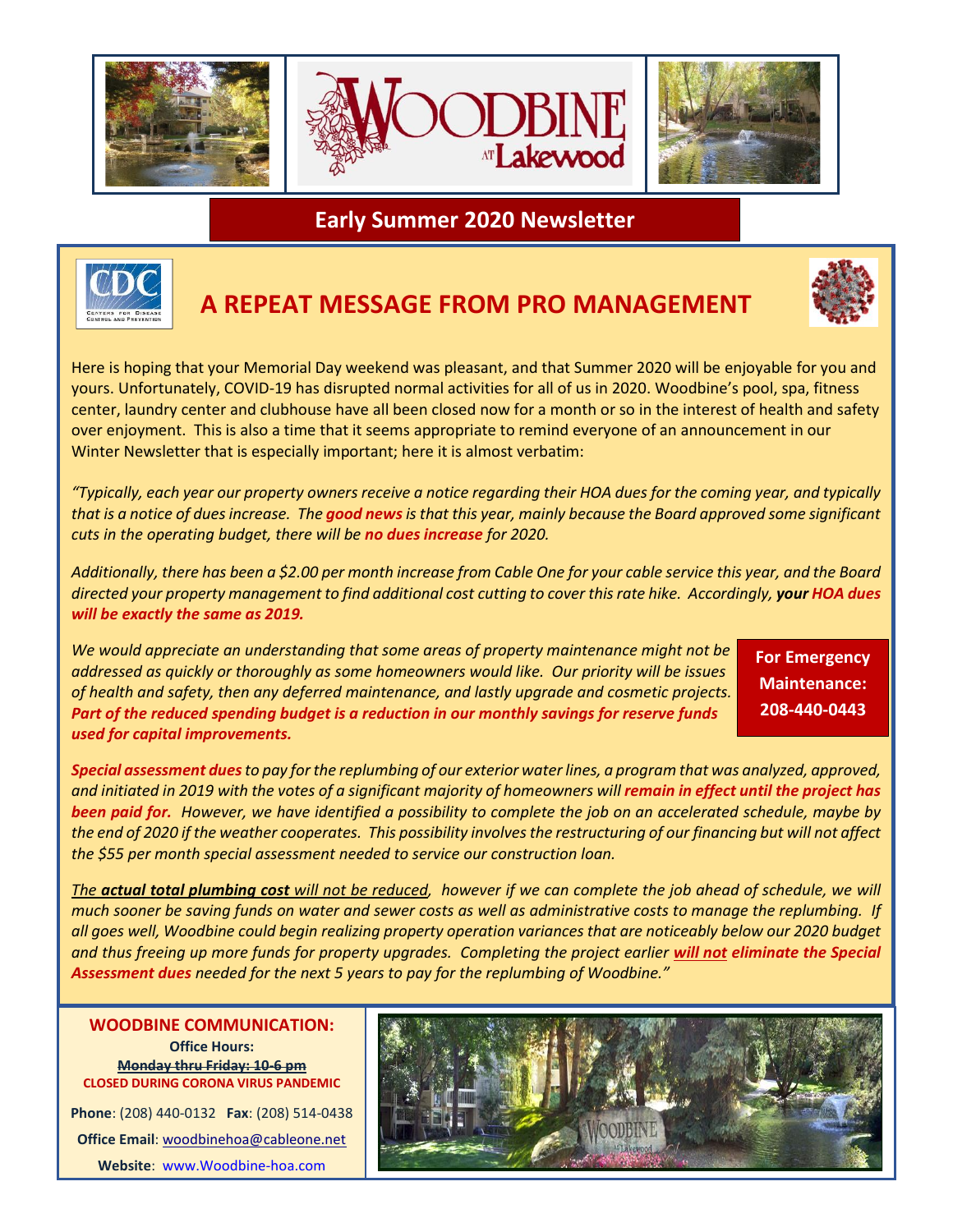### **Woodbine State of Affairs**

Why does it seem important to remind homeowners of the benefits they have received this year with no dues increase, and the enhancement to their condominium investment that replumbing of our main lines is creating? The answer is a reply to the following behaviors by various homeowners including:

- *Complaints about not having all our amenities available, especially the pool and spa*
- *Comments about the disrupted landscape and impatience to get it restored immediately*
- *Requests for non-essential or discretionary maintenance to our property*
- *Inquiries about not having to pay HOA dues or even getting a refund (really?!)*
- *Threats to sue the HOA to speed up our plumbing and re-landscaping (really?!)*
- *Actions of being delinquent on HOA and Special Assessment dues, or just refusing to pay them*

**Non-payment of dues** is the worst sin of all because it further limits the funds needed to properly maintain Woodbine as a property that we can all be proud of, and in a healthy and safe manner. Unfortunately, we are being required to take aggressive legal actions to recover these dues payments including small claims court and placing liens on condos which will restrict refinancing or sales of those units. **Thank you to homeowners who have paid both HOA and Special Assessment dues in a timely manner… please be one of those!**

### **"Reopening" of Woodbine?**

March was a milestone in the fight against the Coronavirus (COVID-19) as Idaho Governor Brad Little ordered Idahoans to stay *"mostly at home"* while he ramps up efforts to slow the spread of the pandemic in Idaho. In late April, *Rebound Idaho*, was announced as a 4-stage program to safely and responsibly re-open Idaho; we are now at the end of Phase 2 of that program. (rebound.idaho.gov). Additionally, **on May 1st the city of Boise announced that it would not be opening any community pools during 2020.** COVID-19 has disrupted normal activities for all of us in 2020.

Since April, Woodbine's property management has been researching the Idaho Department of Health, Central District Health (CDH), and the Centers for Disease Control and Prevention (CDC) to understand their requirements and guidelines for opening pools in 2020, including HOA neighborhood pools like ours.

We are working with our pool contractor regarding pool treatment requirements. Our objective in this work is to evaluate criteria, conditions, and restrictions under which a pool/jacuzzi opening can be with minimum risk of COVID-19 being spread. Likewise, we have a fitness center, heat spa, 2 bathrooms, a laundry center, and our main clubhouse area. Health, safety and HOA liability will take precedence as a condition for reopening our amenities. From a variety of different sources here are some of the **recommendations** to open community services during the pandemic:

- Require all users of amenities to sign a legal *"Use at Your Own Risk"* waiver
- Facilities not to be open to guests. Control of renters and short-stay residents (Airbnb, etc.). is essential
- Limit persons in any amenity area. Example: only 10 in the pool area, 2 in the jacuzzi, 1 in the fitness area
- Create distance spacing with signage; require masks to be worn. Post use guideline signage.
- No pool or deck furniture which requires constant disinfecting; users to bring their own chairs
- No access to bathrooms due to need for constant cleaning; users can use their own back at home
- Create a disinfecting station with sanitizer, wipes, non-touch trash can
- Require users to sanitize the entry and exit gates/doors when using an amenity

The HOA Board is considering the following questions regarding **enforcement** of all or some of the above recommendations. Exceedingly difficult, costly in a year of restricted budget funding, but essential to keep people safe… should we

- Pay for a full-time amenity monitor? Expect self-compliance?
- Restrict "Open" hours but include supervision?
- Open only the pool area, not other amenities?
- Can we afford the cost of disinfecting supplies and additional janitorial hours?

**For now, we are closed. Thank you for your understanding. We will keep you informed of any change.**